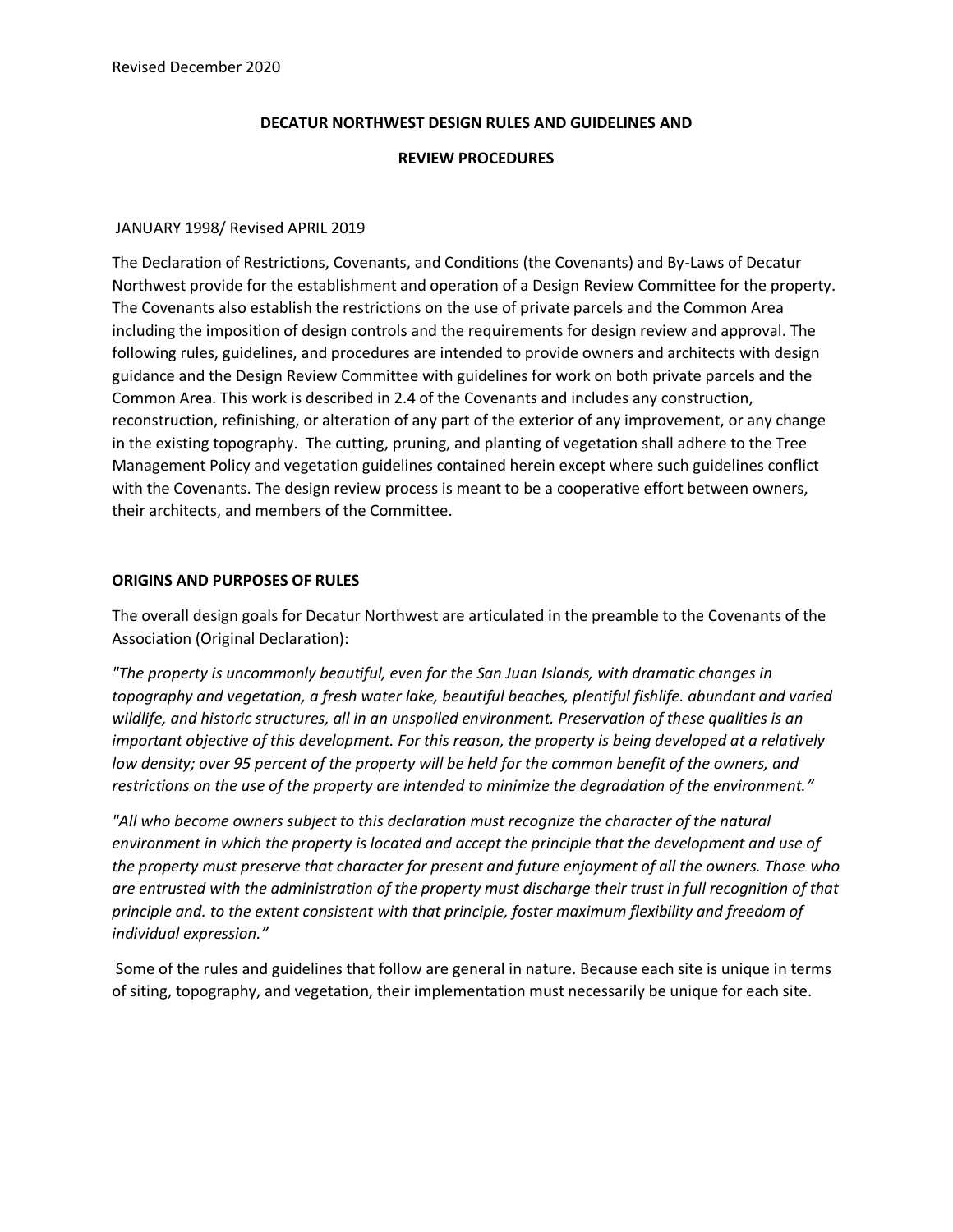# **DESIGN GOALS**

These Design Rules and Guidelines reflect the results of a survey of owners conducted in the spring of 1991. A majority of the owners who responded indicated they supported these values:

- Respecting the existing natural environment through preservation of the existing native plant community.
- Preferring houses which are unpretentious, not flashy; rustic, not urban or suburban; understated, not standing out or eye-catching; modest, not massive or imposing; and unobtrusive, not dominant. Minimizing visual impact of structures when viewed from neighboring sites, common area, and the water.
- Preserving privacy for individual houses through orientation on the site and use of screening.
- Flexibility concerning the color of houses, as long as the color promotes blending in and is harmonious with the natural setting.

The result is a site-specific design review process. Many of the rules and guidelines are general and not quantified. This does not diminish their importance or effectiveness. The intent is to set a clear direction while allowing the community to exercise interpretation and judgment through the review process.

# AUGUST 2005/Revised APRIL, 2019

# **DEFINITIONS**

**ALTERATIONS** mean, for both private parcels and the common area, in addition to the customary use of that term:

- Repainting or staining the exterior of buildings or portions thereof where such work will lighten the color or result in a major visual change;
- Replacing roofing or siding material where such work will lighten the color or result in a major visual change;
- Extending decks, paving or grading walkways and driveways; and
- Adding or extending exterior lighting.

Alterations also mean:

- Cutting, removing or planting new vegetation on the common area;
- Removing or major pruning of trees for views on private parcels; and
- Planting new trees on private parcels.

The intent of this definition is to include all work that results in major visual changes to both private parcels and the common area.

**COMMITTEE** refers to the Design Review Committee (DRC) defined in Article X of the Association Bylaws.

**COMMON AREA** means all the real property; including easements, owned by the Association for the common use and enjoyment of the owners.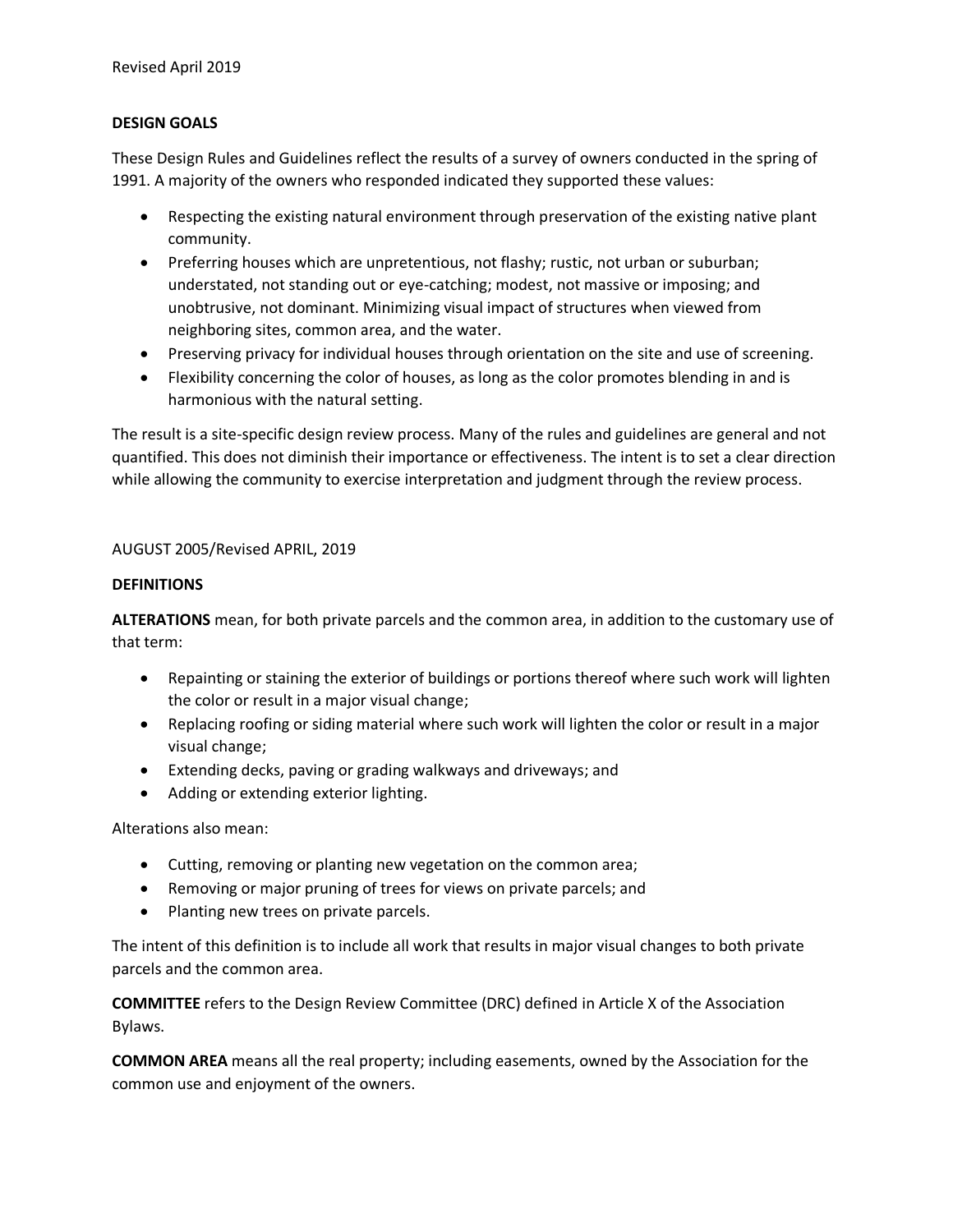**OWNER** means the owner of record of a particular site, whether one or more persons or entities, including contract purchasers.

**PARCEL OR SITE** means the numbered lot and individual site within Decatur Northwest owned by an Owner.

JANUARY 1998/Revised APRIL 2019

# **DESIGN RULES AND GUIDELINES**

## **SITING**

Buildings should be sited and oriented to minimize the view of the buildings from adjacent sites, the common area, and the water. Houses are to be related to the ground they are sitting on, recognizing the importance of the landscape. Where the site slopes, rather than putting the house on stilts, the house will ordinarily either step with the hill or be cut into it. If there, are major features on the site such as prominent trees, large boulders or rock outcroppings, the house siting and design should take them into account. See Buildings section for details.

## **GRADING**

Grading of the site should be accomplished in a manner that maintains the natural contours of the land to the extent reasonable and practicable, minimizes erosion and slope instability, and results in an attractive appearance.

- a) The Committee may control:
	- The time period in which grading can occur.
	- The size of area graded and the height, angle, and shape of cuts.

b) The Committee may also require: Retaining walls, special plantings, and special drainage to improve the stability or appearance of the slope and area graded.

c) Geologist requirement: Grading and foundation plans for sites within 200 feet of the shoreline will require the review of a geologist to determine the impact on slope stability

# **BUILDINGS**

In addition to the general requirements listed below, certain sties have additional limitations:

**Parcel P-5**: All building construction is limited in height to ten feet (10') above the highest point on the road due north of the western edge of the parcel. All building construction must also be held back ten feet (10') from the southern edge of the parcel.

**Parcel P-7:** All building construction is limited in height to ten feet (10') above the highest point on the road due north of the western edge of the parcel.

**Parcel P-9:** All building construction is limited in height to ten feet (10') above the highest point on the road due north of the center of the parcel.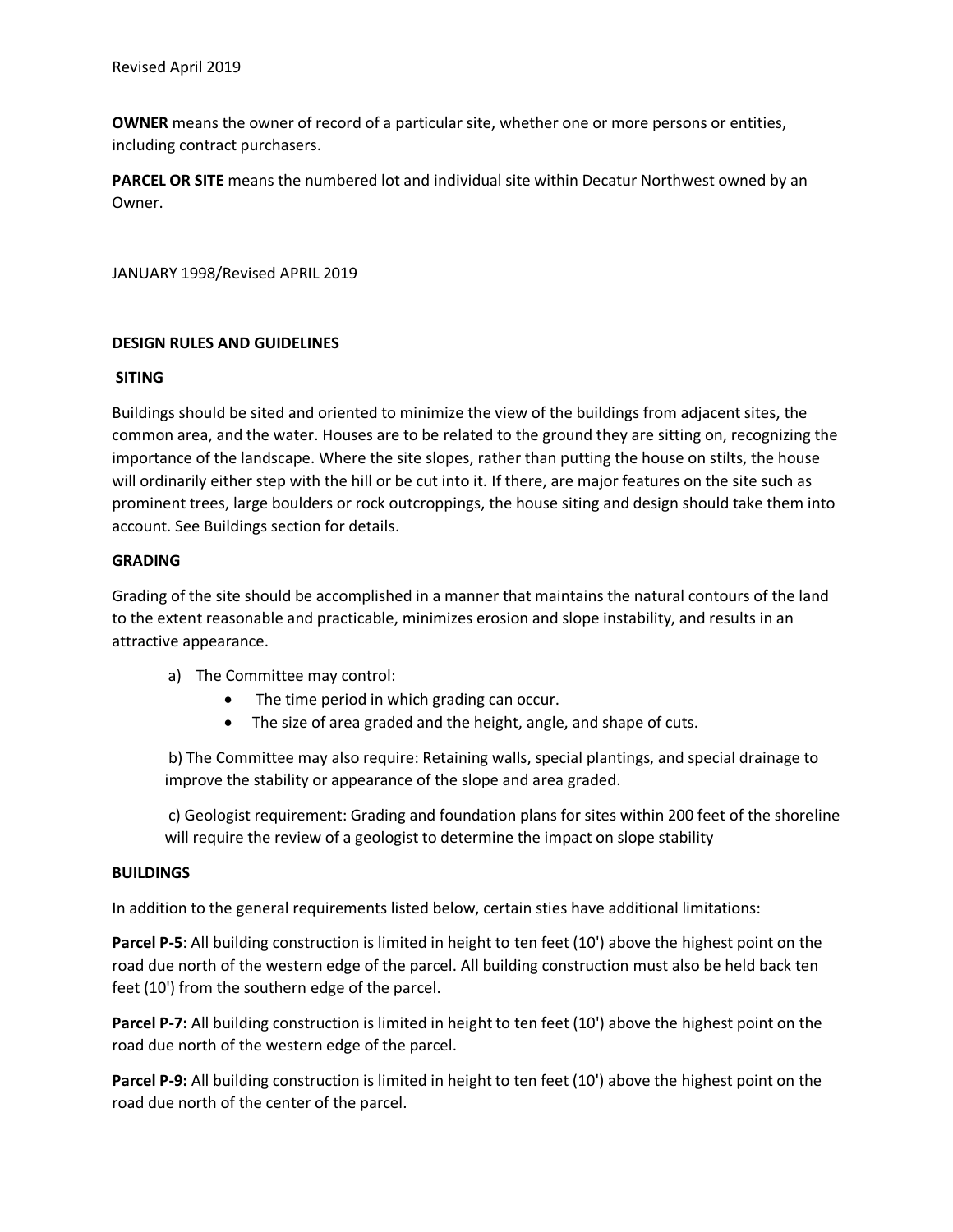**Parcel P-14:** No tree removal or construction activity may occur on this parcel between January 1 and July 15 of any year, due to its proximity to the eagle's nest.

**Parcels HRS-4,-6,-7 ,-8,HR-1, SC-12,and-13:** The on site sewerage systems for these Parcels shall comply with any special engineering requirements of the San Juan County Sanitarian and with any shoreline permit requirements.

**Parcels connected to community drainfields including SC-2,-3,-4,-9,-10, HR-1, HR 8-12, WR-2 to -6, and all P, EC, and SB Parcels**: All toilets installed in any structure on these Parcels shall be of a type that uses a maximum of one and one-half (1.5) gallons of water per flush of the toilet. No garbage grinders or disposals that would introduce meat or vegetable products into the sewerage system may be installed in any residence on these parcels.

# **TEMPORARY STRUCTURES**

# **A. Temporary structures within a building circle:**

No temporary shelter or facility is permitted within a building circle except those necessary during the duration of construction of an approved project or improvement. In conjunction with these temporary structures, the Design Review Committee may approve a sanitary facility that is connected to the water supply and to a septic tank or other sewerage facilities required during the duration of construction. After construction is complete, temporary structures must be removed.

**Plan requirements:** If a temporary construction shelter or facility is to be constructed, full plans must be submitted to the Committee, following the same procedure as for a house. Similar design considerations will apply to a temporary structure as to a permanent house.

# **Fire cabinets:**

If a parcel is to be used in a manner that includes cooking facilities. fires, or electrical hookups, a fire cabinet must be provided prior to such use. These facilities shall be constructed in accordance with the requirements of the Committee.

# **Occasional use:**

The above is not intended to prohibit the occasional use of a tent on the building circle. The tent may be erected occasionally for a few days at a time, after which time the tent must be removed by the Owner.

The above is also not intended to prohibit the use of a temporary structure (such as a sleeping porch or tent platform) when the platform or base for such structure is an integral part of the design of the permanent structure/house.

# **B. Accessory Buildings and/or Equipment Outside Building Circles**:

Temporary accessory buildings (e.g, wood sheds. cart sheds, etc.) or equipment (satellite dishes, propane tanks, antennae, etc,) cannot be constructed or located outside building circles on common property without approval in advance from the Design Review Committee.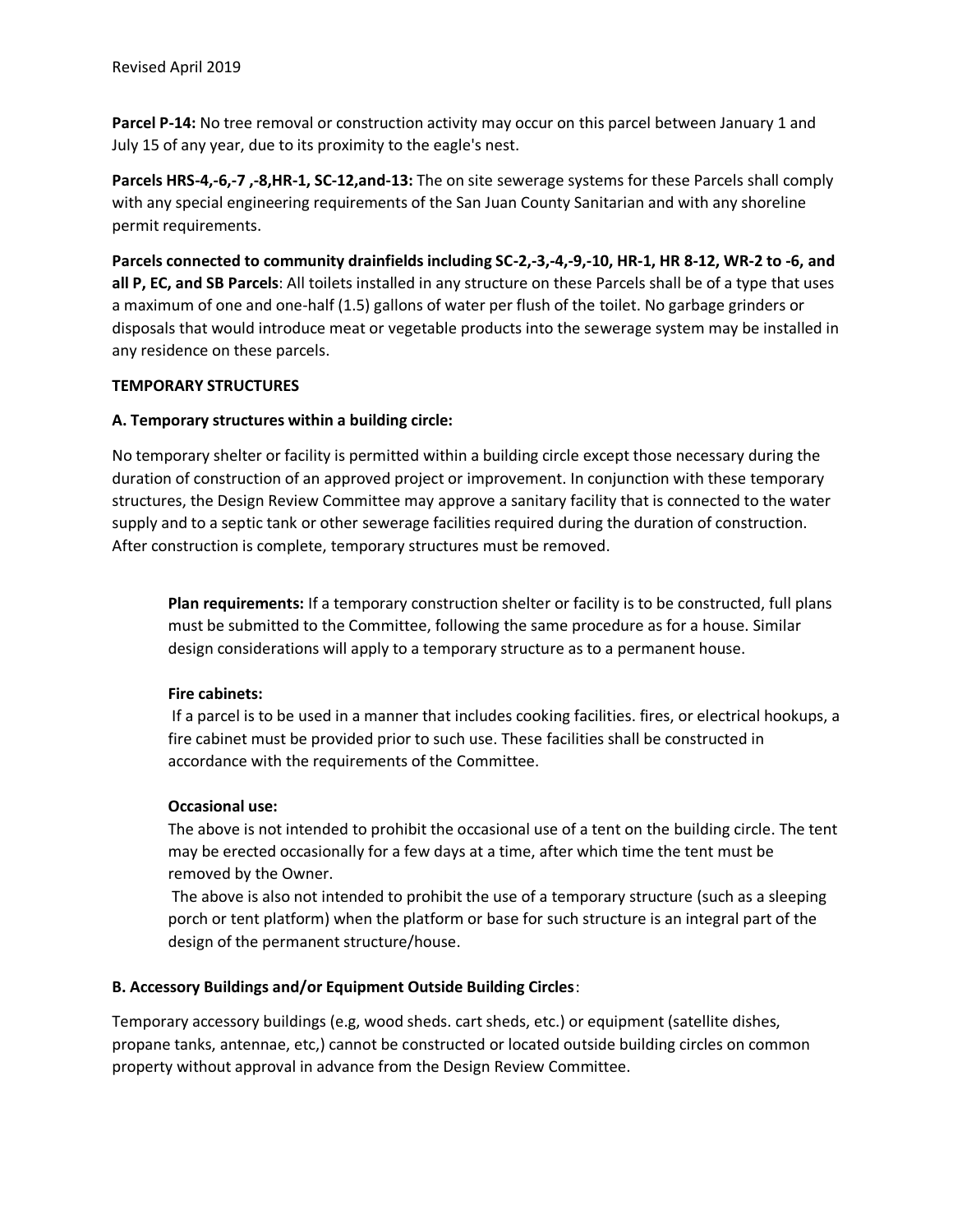**Consideration Factors**: The Committee will consider the following factors, among others, in determining whether to grant permission to construct a temporary accessory building or equipment outside building circles:

**1. Whether the petitioner/Owner can demonstrate to the Committee that a proposed accessory building or equipment outside a building circle is "invisible" to the community at large or is better concealed off circle than when within the circle**. Satellite accessory buildings/equipment may be in the community's best interest by reducing the bulk of the main structure and putting "working" structures out of sight. Documentation' (drawings, photos, "staking", and guided Committee tour, etc.) is the responsibility of the Petitioner/Owner;

# AND

**2. Whether neighbors, either immediate or with potential views of the building/equipment, approve.** Written documentation of neighbors' concurrence is the responsibility of the Petitioner/Owner. When objections do arise, the Committee will give them considerable weight when making its final decision;

AND

**3. Whether the design is compatible with the existing main structure.** If a design departure is proposed, it would only be acceptable to the Committee if that departure made the accessory building less visually obtrusive. Documentation (drawings, photos, and Committee guided tour, etc.) is the responsibility of the Petitioner/Owner.

 **Disqualification Factors:** In no event shall the Committee approve of such construction in any of the following circumstances:

- **1. When there are already two or more existing "accessory" structures**.
- **2. When the proposed structure (along with any other existing "accessory" structures) would exceed 200 square feet. Wood, cart, and miscellaneous storage should be combined in one structure if at all possible, not to exceed a total of 200 square feet.** An exception may be made for existing woodsheds (as of January I, 1997) that may not, due to their location, reasonably accommodate the addition of a cart shed. In either case, the total square footage of both structures may not exceed 200 square feet.
- **3. When the proposed structure would be used for additional living space or for commercial purposes.** Living/working space is to be accommodated in the main building structure. Violation of this stipulation would result in immediate removal of the accessory structure at the Owner's expense.
- **4. When the proposed structure is not easily removable if required.** The petitioner/Owner must further agree that the community reserves the right at any time,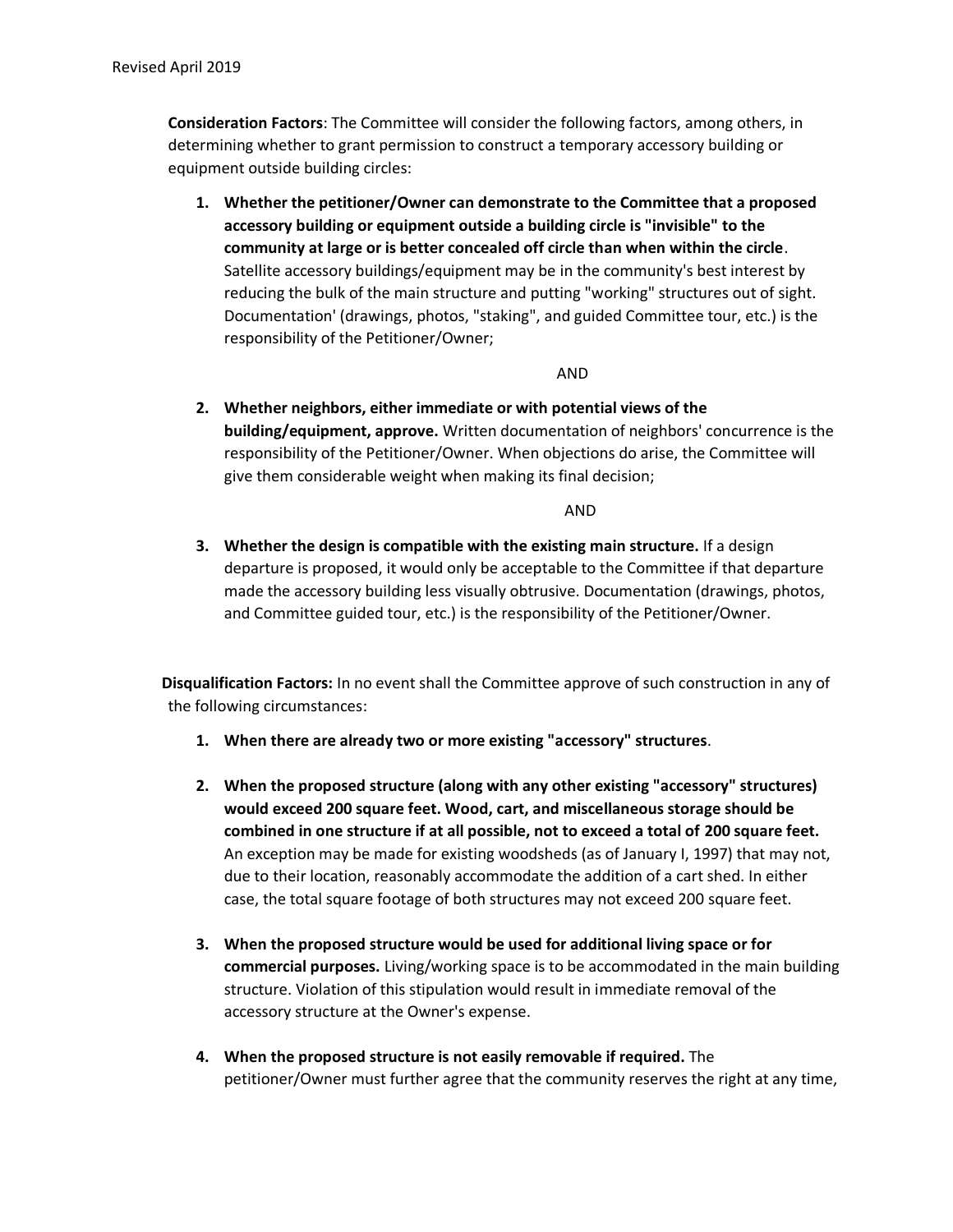for any reason, to require either that the accessory building be moved to a new Committee approved location or removed entirely at the Petitioner/Owner's expense.

## **Design Review Committee approval**:

Committee approval of an accessory structure is on a strictly case by case basis. Not all sites can meet the above listed criteria and would therefore be denied permission to build an accessory structure.

Documentation (drawings, photos, staking building outline, story poles, guided tour, etc,) is the responsibility of the Petitioner/Owner. The usual design review process must be followed.

Whenever possible, the Committee encourages addressing and planning for these needs in the initial design process and currently requires a proposal to accommodate future wood/cart/misc. storage needs as part of the design review process.

The Committee reserves the right to deny approval of all future accessory structures, without necessarily jeopardizing existing ones if it is determined that this idea was in practice not in the community's best interests.

# **CHARACTER**

There will *not* be an attempt to create a Decatur Northwest style; instead, the attempt is to limit the attention that houses call to themselves and to emphasize the harmony between the landscape and the built environment. There are areas of the property which have stronger character elements to which the houses should respond.

**Sylvan Cove**, because of its history and being a harbor, has the appearance of a small village. The pitched roofs, horizontal siding, smaller window patterns, and paint scheme combine to create this image. Because this group of buildings is seen together, it is important that they be related and contribute to the established character. Therefore, the houses on SC-1, -2, -3, -9, -10, and -11 are to be designed, painted and/or maintained in accordance with this character.

**The Harmon Ranch area** clearly has the character of a farm. The early farm buildings, split rail fences, orchard, and open pasture all contribute to this image. The houses built in this area, both HR and HRS houses, should look like farmhouses. Elements of design that seem appropriate to this context include: pitched roofs, broad porches, rough exterior siding (shingles, shakes, board and batten or logs), and a traditional window arrangement.

**The West Ridge** area is dominated by broad flat benches. Houses which repeat this horizontal character seem more appropriate in this area than vertical houses.

# **EXTERIOR COLORS**

The purpose of regulating exterior color is to limit the visual impact of man-made structures on Decatur Northwest. The goal is to assure that all structures are unobtrusive and blend with the natural setting.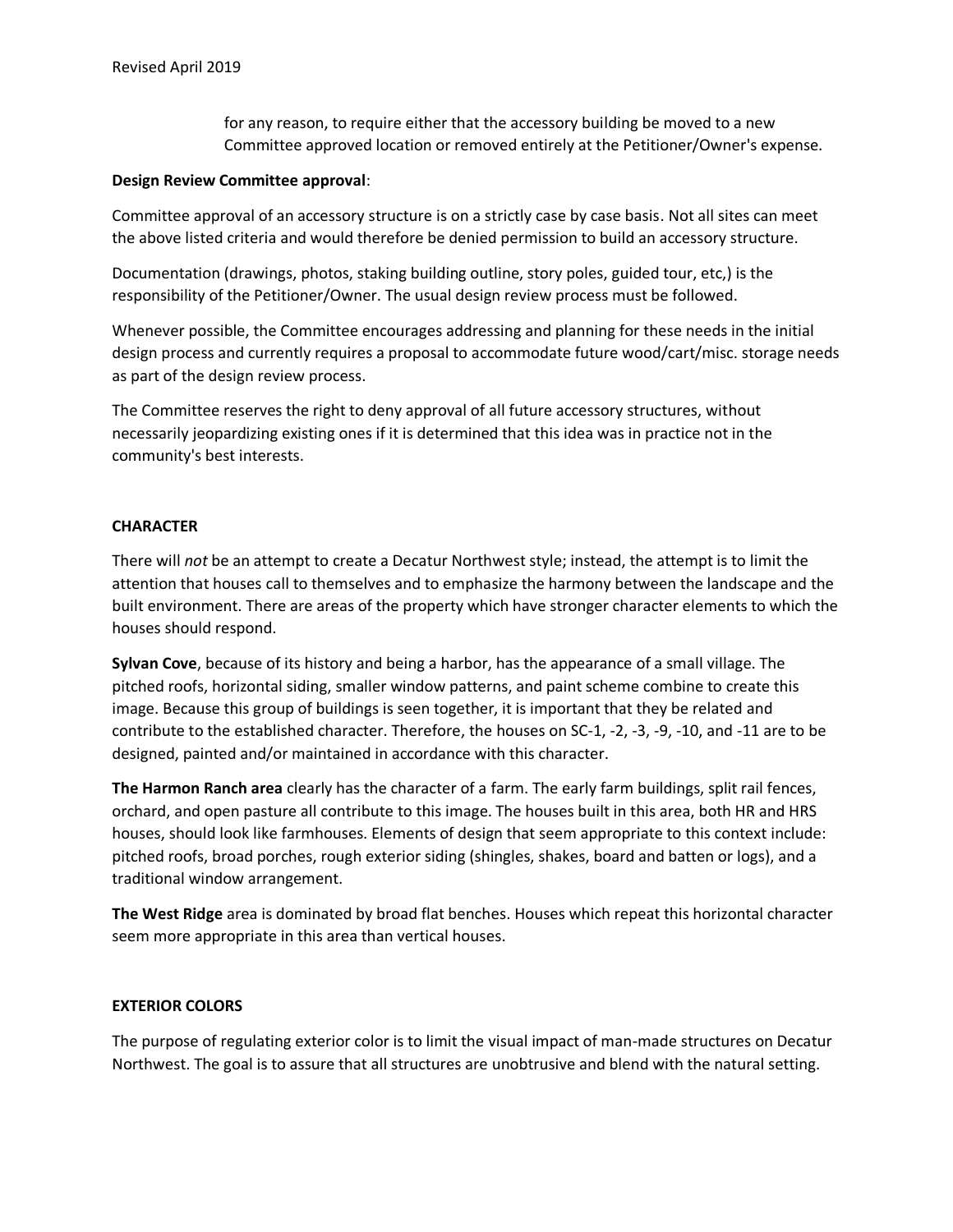The exterior of all houses, except for roofing materials, shall be naturally weathering wood, or be painted or stained in a color approved by the Design Committee. Light colors will not be approved, except for Sylvan Cove. The color chosen, including for the roof, should not result in significant contrast between the house and its natural setting and should minimize the home's visibility from the water, adjacent homes and nearby common area.

The Committee will evaluate the appropriateness of color choice in relation to bulk of the house, style, detailing, surrounding vegetation, sun exposure, view from the water and common areas, and topography of the site.

The Committee will initiate discussion of color with the Owner and architect, and color selection will continue to be considered throughout the design review process. To help visualize the issues involved in color choice, a selection of large color boards will be made up to demonstrate the effect of various colors. All exterior colors must be selected by the owner and approved by the Committee before construction begins. **See specific procedures in Review Procedures section.**

**Trim colors** should be in harmony with the body (siding) of the house and the surrounding landscape. High contrast colors are unacceptable except for the houses in Sylvan Cove. Repainting or re-staining colors other than the existing requires prior review and approval by the Committee. Repainting or restaining of trim in a lower contrast (to the siding) color does not require approval by the Committee.

# **BULK**

The principle factors that control bulk (square footage and footprint) are not controlled except as limited by the county building code. However, Owners are strongly encouraged to build houses that are moderate in size (less than 2000 sq. ft.), harmonious with the natural setting, and unobtrusive.

The design should incorporate features which counter the appearance of massiveness, such as sensitive siting, using the topography, detailing and forms appropriate to the rural character of the San Juan Islands, avoiding long linear expanses of roofs or exterior walls, screening, and using colors which promote "blending in" as opposed to "dominating" or "standing out".

# **FOUNDATIONS**

Tall, exposed foundations are to be discouraged, especially post and beam construction on hillsides where the underside of the structure is exposed to view. Where the Design Committee finds there is no practical alternative to this kind of construction (such as stepping the structure with the hillside or cutting it into the hill) measures may be required which will screen the underside from view, utilizing such approaches as latticework and/or plantings.

# **DECKS AND CANTILEVERS**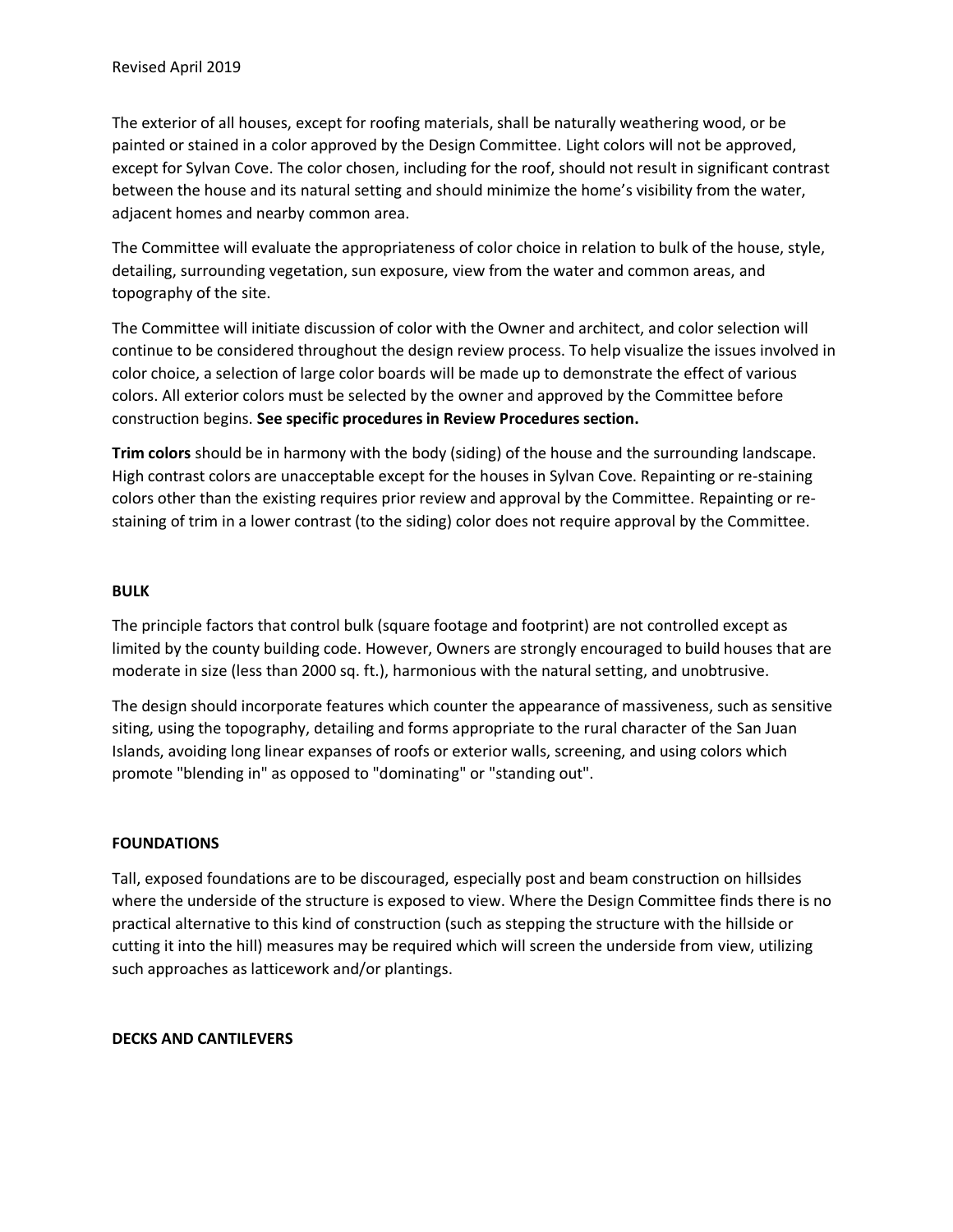Decks, cantilevers and other projections more than 4 feet above finish grade may, upon determination by the Design Review Committee, require special treatment. At the option of the Committee, one or more of the following may be required:

1. **Screening by vegetation**, the initial height of which shall be not less than 1/2 the height of the projection.

- 2. **Screening by additional structure** (e.g. lattice or grillwork);
- 3**. Painting or staining of the underside** of projections and screening construction; or
- 4. **Installation of soffits.**

Special treatment of projections may be required either during review of plans or after construction has advanced sufficiently to see the actual conditions in the field.

# AUGUST 2005/Revised APRIL. 2019

# **ROOFING**

Roofing materials are to promote the goal of limiting the visibility of the structure from adjacent Sites, the Common Area, and the water. Metal roofs are acceptable but should not be used when the glare to adjacent houses will be intrusive. The color of the roofing should blend in and be harmonious with its surroundings.

# **HEIGHT**

# **Standard Height:**

Building heights are controlled to protect views of adjacent parcels, to maintain privacy of other parcels, and to minimize the visibility of the structure from other parcels, the Common Area and the water. No part of the structure, except chimneys, may be higher than *twenty-five (25) feet above existing or finish grade (at the perimeter), whichever is lower*. Chimneys may extend above this height to the extent required by roof configuration and code. The Design Review Committee may require a topographic survey by a licensed surveyor at the owner's expense in cases where building height is not clearly in compliance with this requirement.

# **Special Height Restrictions:**

**Sites P-5, P- 7, and P-9** have more restrictive height limitations as outlined in the Covenants.

**Site HR-11** shall be limited to a maximum of eighteen (18) feet above existing or finished grade (at the perimeter).

**Sites DH-4, -5, -6, and -7** shall be limited to a maximum of eighteen (18) feet from the finished floor of the lowest level of the house to the peak of the roof, and to a maximum of twenty-one (21) feet from existing or finish grade (at the perimeter), whichever is lower, to the peak of the roof.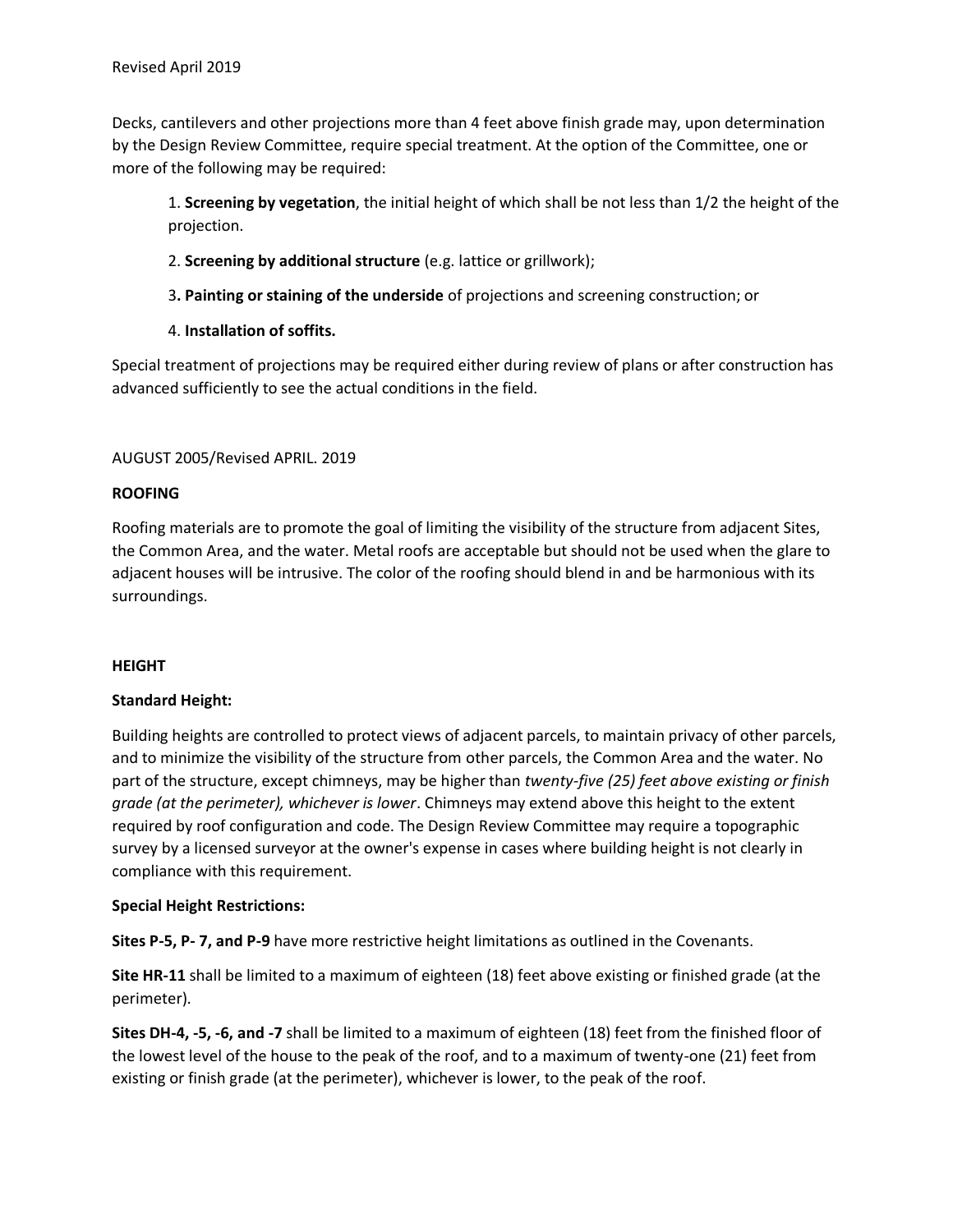# **ORIENTATION AND WINDOWS**

The building sites have been located to provide the opportunity to achieve privacy through different orientations of houses on adjacent sites and window arrangements that minimize the view of one house from another. Houses are to be oriented to take advantage of this opportunity and to have windows placed to minimized views of adjacent houses or potential houses.

## **FIRE PROTECTION**

All chimneys are to have spark arresters with no more than 1/4 inch mesh screen. Each house is to have a minimum of one 5-lb. fire extinguisher.

Outdoor fire pits are permitted, but with restrictions. Propane-fueled fire pits must be installed in rock or concrete enclosures specifically designed for fire pit installation. Wood-fueled fire pits must be completely enclosed with a fine mesh screen to fully contain all sparks and a tight- fitting lid capable of extinguishing the fire and embers. Fire pits must be installed on a fire proof surface away from overhanging combustibles. The DNW General Manager shall approve all fire pit final designs and manufactured components prior to installation.

## **HOUSE DRAINS**

Each house is required to have easily accessible valves to drain the domestic water lines. The locations of supply and drain valves are to be put on a site plan and provided to the Decatur Northwest General Manager upon completion of the house.

# **EXTERIOR LIGHTING** (Revised 12/09/20)

External lighting when viewed from adjacent parcels and Common Areas is to be fully shielded to eliminate glare and not intrusive. Exterior uplighting is not allowed. Exterior lighting should be turned off when not in use and overnight. Path lighting must be on timers or motion sensors and/OR turned off when not in use.

JANUARY 1998/Amended SEPTEMBER 2013

# **DESIGN RULES AND GUIDELINES/VEGETATION**

# **GENERAL**

General Vegetation on the site shall be retained to the extent practical, especially where it helps screen the building from the view of adjacent parcels, the Common Area, or the water. It is recognized that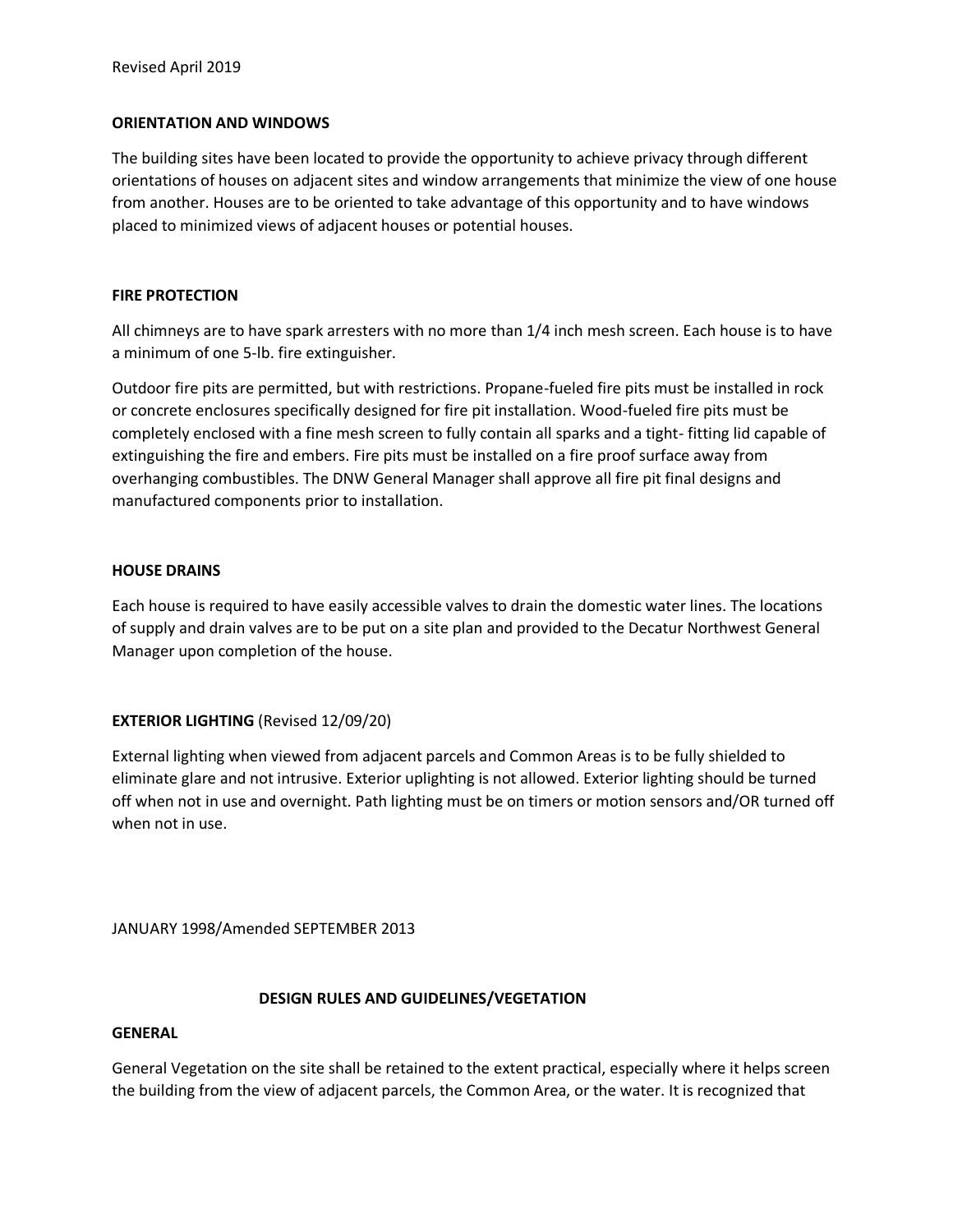some tree removal or thinning may be appropriate on some sites (in addition to that needed for the building) to improve the exposure of the house to the sun and view. The Design Committee shall have the responsibility of balancing the values of exposure, view, screening, erosion, and maintenance of the current property character in determining the extent to which vegetation removal is permitted. However, enough existing vegetation (trees and shrubs) must be retained to partially obscure the house when viewed from the water.

Any removal, major pruning, or planting of trees is prohibited unless given permission as outlined in the Tree Management Policy - 2013 shown below.

New vegetation should be compatible in character with the existing native plant community. Plant material has a distinct color, form, culture and 'feel', as does every building material. Certain plant materials are more appropriate to the Decatur Island environment than others, in preserving, restoring, and enhancing the natural landscape. Indigenous species of trees are especially encouraged as they establish large and long-term features of the common landscape. Native island plants are strongly preferred, as they have adapted to the available resources and conditions. Therefore, their maintenance (water, fertilizer, and pest control) needs are minimal and their habit blends with other existing vegetation. They support the local wildlife and bird populations.

A much wider range of vegetation, including ornamental and agricultural plants, is appropriate to the 'domesticated' portions of the property: the lawn area of Sylvan Cove, the community gardens, and SR-1.

The Committee will provide owners with a list of recommended trees and shrubs.

# **TREE MANAGEMENT POLICY - 2013 (Reviewed April 2019)**

# **Historic Context**

The Tree Management Policy described below has evolved over the years considering a number of important factors. The Decatur Northwest Forest Stewardship Plan, adopted by the Board in 2001, provides a detailed description of the conditions found on Decatur that impact our property management practices and a series of suggested actions to address the forest management issues identified in the Plan. The Community Wildfire Hazard Assessment completed in May 2009 also describes the updated conditions on the island after implementing the Forest Stewardship Plan. Both reports describe the recognized need to continuously manage our property.

# **Scope of General Tree Management Criteria**

Consequently, the following criteria are to be considered when a decision to trim, remove or plant a new tree is undertaken:

- View restoration and maintenance
- Fire Safety
- Forest health
- Privacy screening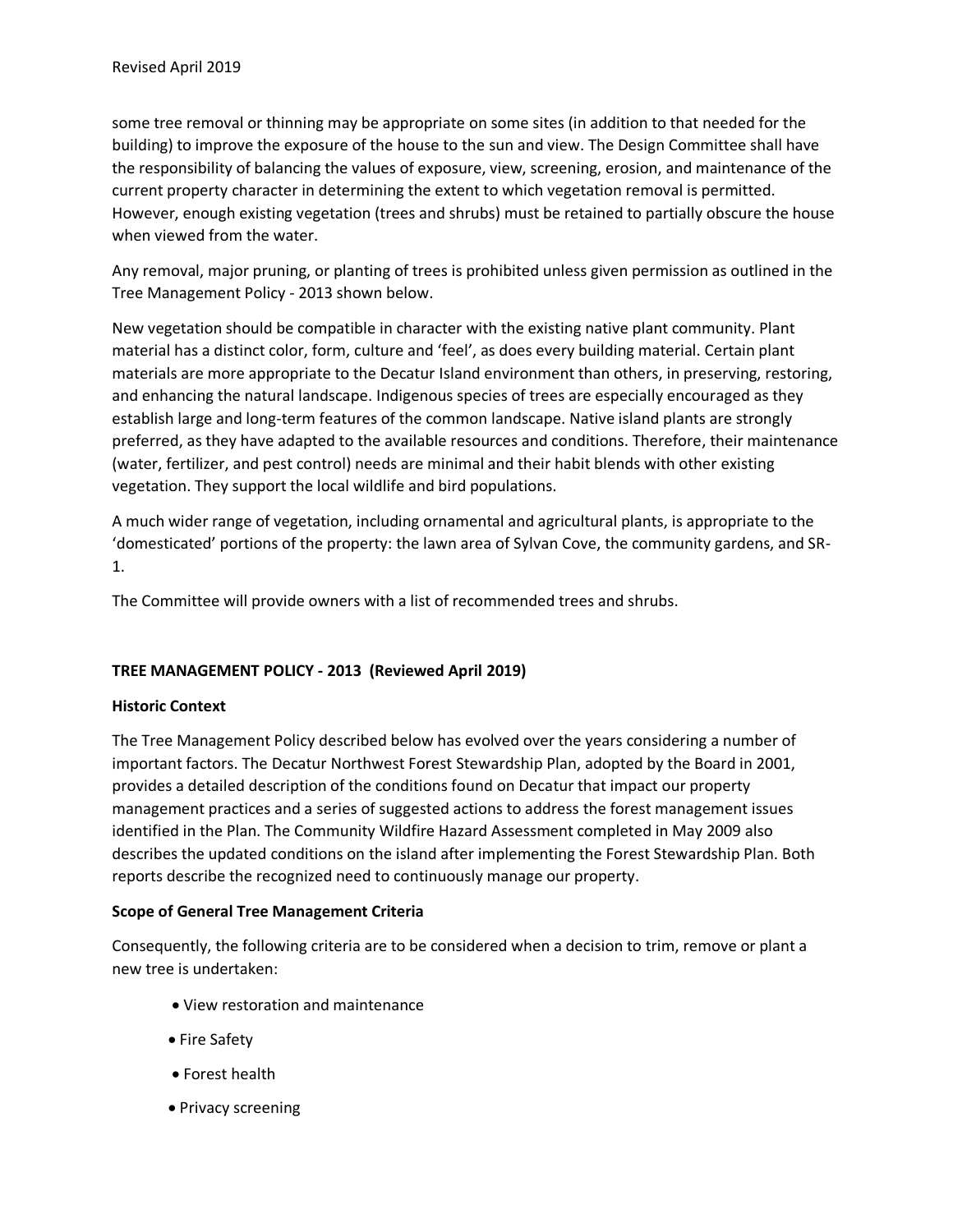- Animal habitat
- Slope retention
- The Committee will provide owners with a list of recommended trees and shrubs.

## **Homeowner Site Maintenance**

Homeowners are expected to maintain their property by keeping a clear space around their home by picking up leaves and branches in their circle. They should "limb up" the trees in their circle creating a safe distance of at least 6 feet between the ground and the lowest limbs. A homeowner may remove a tree up to 2" in diameter at breast height outside their circle if it does not endanger slope stability. Beyond the basic maintenance performed by the homeowner described above, the Board recognizes that the General Manager is in the best position to make

more significant tree management decisions while the Design Review Committee, as further described below, should make others.

## **General Manager Tree Management Criteria**

The General Manager shall have the power to approve the following actions (the General Manager may consult with experts as needed):

1. When the tree poses an imminent threat to the safety of the community, including threatening the stability of the ground on which the tree stands.

- 2. When the tree is threatening to damage the home.
- 3. When the tree is severely damaged or diseased.
- 4. When the tree is inside the circle and blocking home construction.

5. When the tree is part of the "Meadow Reclamation" that was established for homes on Harmon Ranch 1-4 and Harmon Ranch 8-10 in 1985.

6. When the homeowner demonstrates that the proposed work will restore their prior view and not impact neighbor screening. The homeowner shall provide historical photographs that clearly show their view. While it is the responsibility of the homeowner to maintain such records, there is a link on the DNW web site that archives historical photographs by site #. Contact the General Manager for details.

7. When the removal of branches and trees is for fire prevention purposes that does not impact privacy screening of any homes.

## **Design Review Committee Criteria**

The General Manager will seek Design Review Committee approval under the following circumstances:

1. If removal or planting of the tree affects screening between neighbors or greatly exposes the home when viewed from the water.

2. If there is opposition by an immediate neighbor to the removal of a tree that does not fall under the General Manager criteria for tree removal.

### **Notice to Homeowners**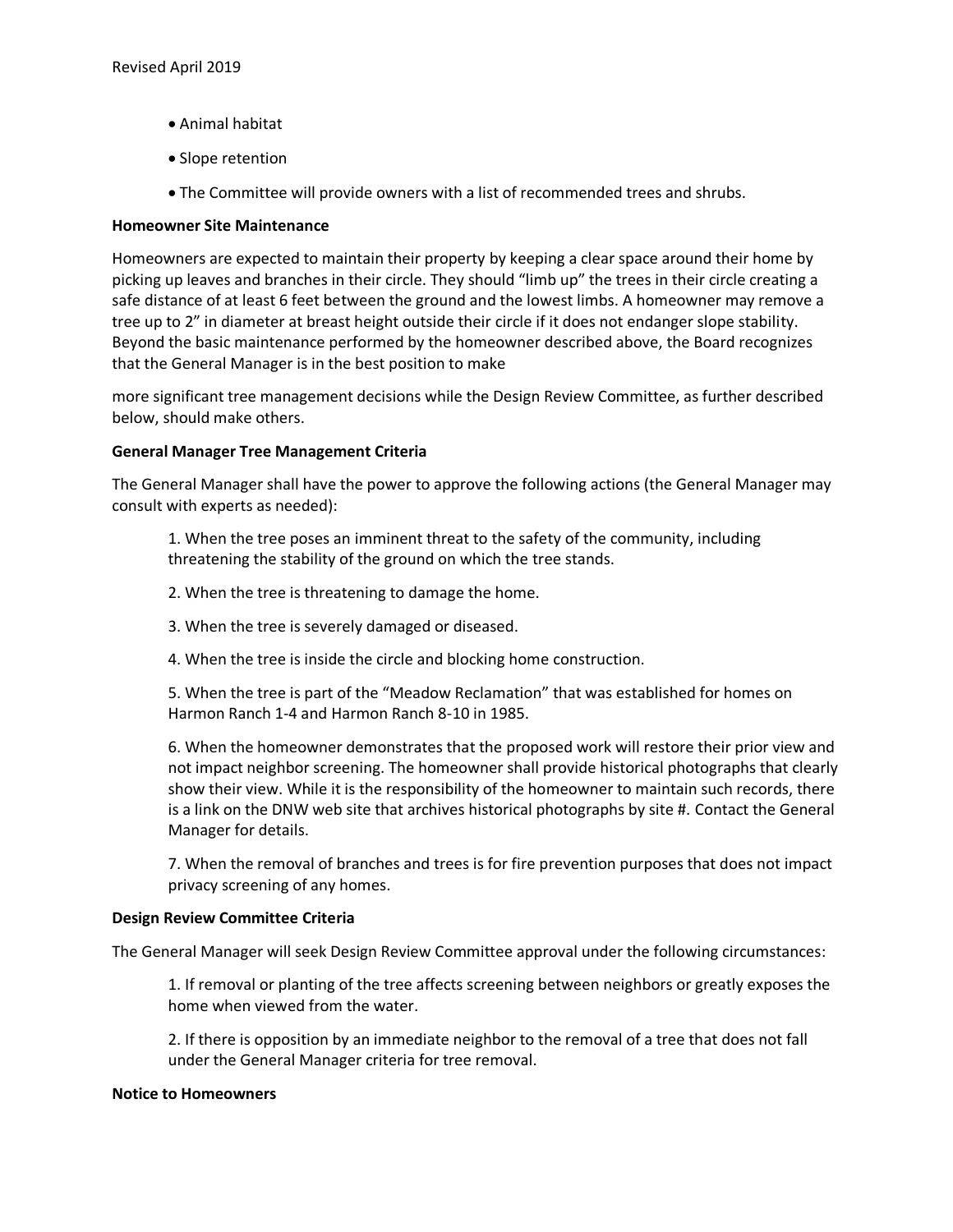Notice of any tree trimming, removal or planting shall be provided to the neighboring homeowners when the action will impact their screening or view before the work is undertaken, except when an emergency requires immediate action, then notice will be provided after the work is completed.

## **Screening Practices**

The practice of topping trees is generally discouraged, particularly for view maintenance purposes. Instead homeowners are encouraged to look for screening solutions that use understory plants, such as Ocean Spray, Nootka Rose, and Hawthorns, i.e. plants that will stay short and not rely on evergreen trees, such as Douglas Fir and Western Red Cedar, to provide a long-term privacy screening solution.

## **Homeowner Procedure for Securing Professional Arborist/Tree Maintenance help**

Homeowners will be encouraged to identify any work they want completed by July 15th each year when the work will require the help of outside professionals. This will allow notice, as described above, to be provided and allow the General Manager and the Design Review Committee to make any required decisions. It will also allow the community to determine how much work will be involved and whether we can get a professional arborist/tree maintenance service to commit to doing the work. The work would then be accomplished in the fall, subject to the professional's schedule.

(end of 2013 Tree Management Policy)

JANUARY 1998/Revised APRIL 2019

## **USE OF COMMON AREA**

# **ACCEPTABLE USES**

The Common Area is to be kept in its natural state and its personal use by Owners can only be for the purposes identified in the Covenants including:

1. Driveways and walkways from the roads to their Parcels and for the location of transformers, pedestals for communication facilities, fire standpipes and cabinets, septic tanks, holding tanks and pumps for waste water, drainfields, and connections to the water and waste water systems of the Association, and for such other uses as are approved in advance by the Association.

2. During the construction of an Owner's residence, materials and equipment necessary for the construction of the residence and appurtenant facilities may be stored in the Common Area, subject to the approval of the Design Review Committee or the General Manager as to the location and conditions of storage of the materials and equipment and cleanup and restoration of the area used.

3. Licensed agricultural or recreational uses.

Any other use inconsistent with the Covenants is prohibited.

Owners' initial building plans should include long-range needs such as storage of firewood, vehicles, recreational equipment, etc. or expansion of the house.

### **LIMITATIONS**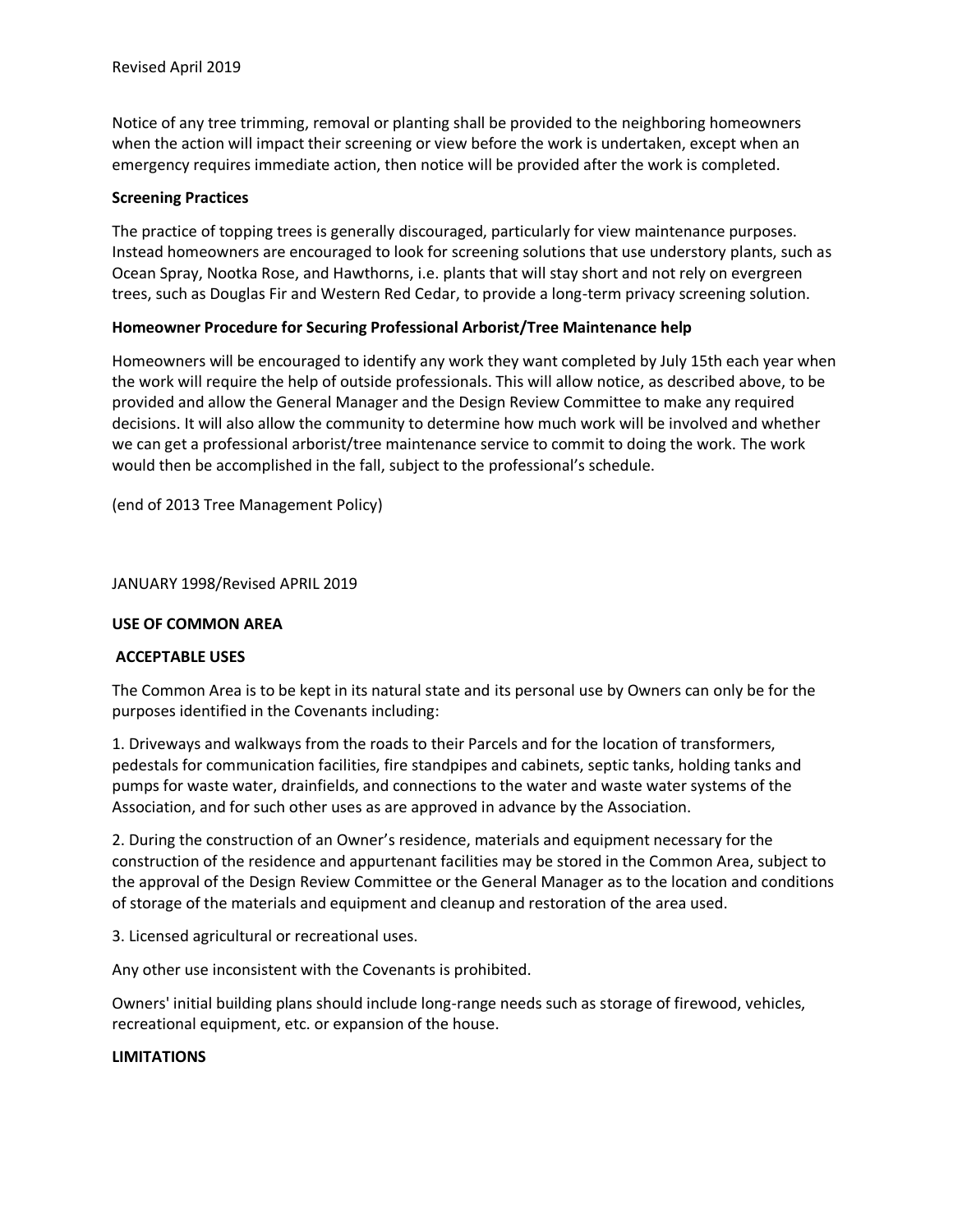Limited private use of the Common Area may be permitted after alternatives have been explored and when the placement and design is non-intrusive and allows neighboring owners to share the facility (for example, storage of firewood). Such uses must be reviewed by the Design Committee.

# **UTILITIES**

## **FIRE CABINETS**

When plans for permitted temporary or permanent structures are submitted to the Design Committee, they are to include location, design, and timing of installation of a fire cabinet. The fire cabinet is to be provided within 150 feet of all points on the exterior of any proposed structure. The cabinet and equipment shall meet specifications included in the submittal of utility plans to San Juan County and any further requirements established by the Design Committee. The cabinet is to be installed and the fire unit is to be operational prior to construction of a building.

## **SEPTIC TANKS**

Septic tanks and holding tanks will, in most cases, be located on the Common Area. The locations of these facilities shall be chosen to minimize the impact of their construction and the damage to vegetation on adjacent parcels. When these facilities and other utilities are shared between two or more parcels, they shall be located to provide reasonable access for connection by all the affected parcels. The location of the septic tank must also permit access for a truck to pump it periodically and the locations of these facilities are to be shown on the plans for the Committee's and approval.

## AUGUST 2005

### **DRAINFIELDS**

Homes served by community drainfields D, E, F, G and H-1 (as identified on as-built plans in the General Manager's office) have been engineered for a daily septic flow capacity of between 254 and 262 gallons per house per day. San Juan County bases its septic permits on an assumed flow rate of 120 gallons per bedroom per day. The drainfields, therefore, are sufficient for a two-bedroom house. If a DNW parcel owner applies to San Juan County for a building permit for more than two bedrooms, the County may require that the community drainfield be enlarged to accommodate the additional bedroom(s). In the event enlargement of a community drainfield becomes necessary to accommodate a site with more than two bedrooms, the cost of such enlargement shall be borne by the parcel owner.

### **WATER HOOK-UPS**

Unless specifically noted otherwise, DNW parcels are each allotted one water hook-up. Guest houses, as defined by San Juan County, require an additional water hook-up and, therefore, are not permitted. Thatcher Division parcels and Parcel SR-1 are platted exceptions, each being permitted an additional water hook-up for a guest house.

# **DRAINAGE**

As each parcel is developed, the owner is responsible for providing a drainage system for the site that minimizes erosion or ponding of water. If the parcel is within 200 feet of the shoreline, any drainage that will go over a bank on the shoreline is to be routed in a solid pipe, so that the bank is not eroded from the running water. All driveways that cross drainage ditches or could restrict the flow of water must be installed with culverts.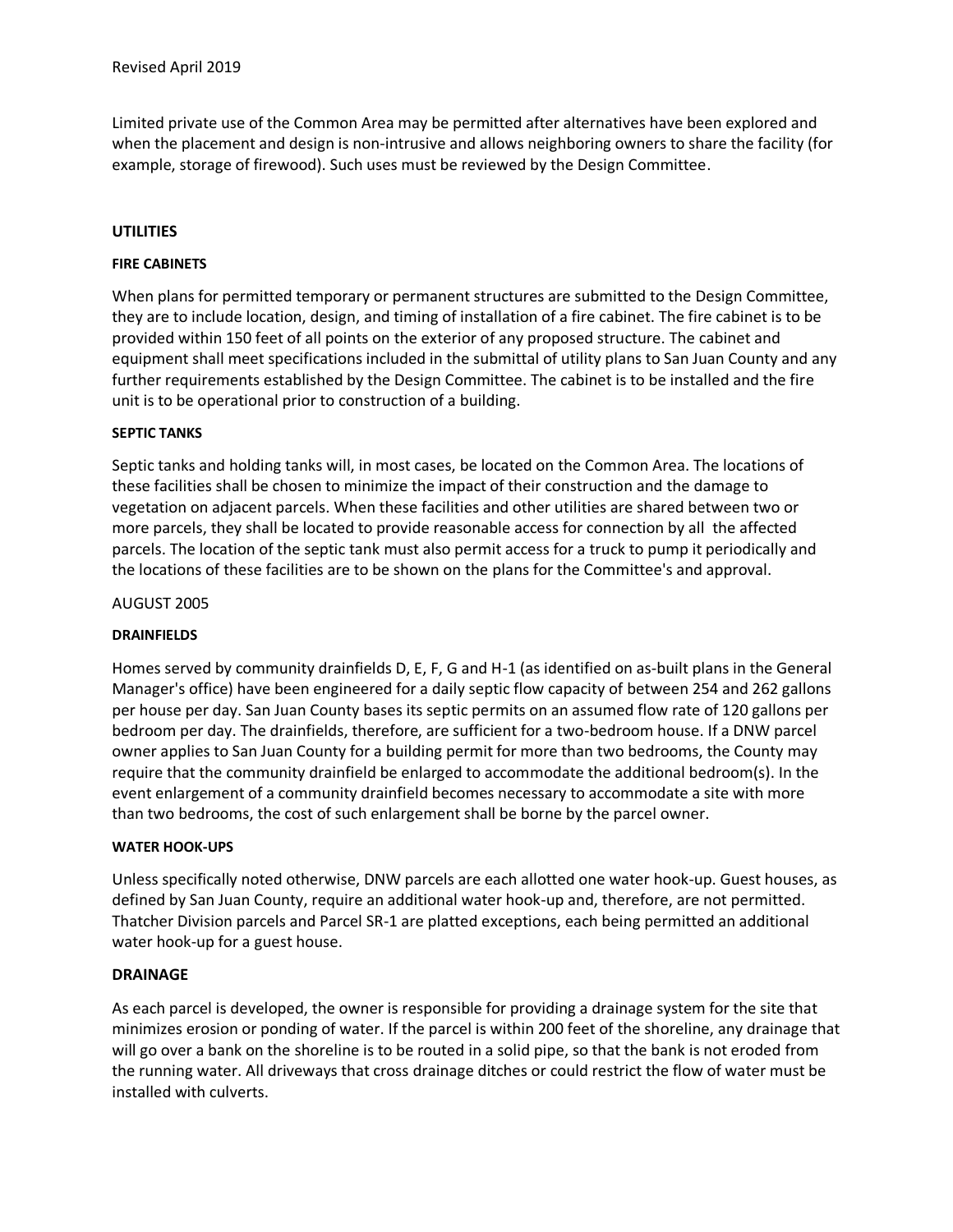## **CONSTRUCTION**

Once the Design Review Committee has given its approval for construction of a building or alterations to the exterior of an existing building, the Owner is responsible to assure that the construction takes place in accordance with the approved plans and rules promulgated for managing the construction process. **See Construction Policies and Rules posted on the DNW Website.**

Revised APRIL, 2019

## **REVIEW PROCEDURES**

**The design review process for the construction of new homes or the major alteration or reconstruction of existing ones may consist of five parts if needed**. Minor alterations may require fewer steps depending on the nature and the extent of the proposed work. The Design Review Committee is responsible for determining the review steps needed.

**When the work involves improvements to the Common Area, the Board of Directors will consult with the Design Review Committee**. The Committee's review will be advisory. The criteria used for design reviews include Plat Conditions, the Covenants, the Design Rules and Guidelines, and the findings from previous reviews. Irrespective of prior DRC findings, however, previously approved structures, elements or colors that have proven inconsistent with the Design Goals shall serve not as precedent to justify additional inconsistency, but rather shall serve as lessons learned in how to better apply the Design Goals.

**It is the responsibility of the site Owner to contact the Committee Chair** and request a review be scheduled. The Owner may delegate this activity, as well as attendance at the review meetings, to the architect. However, the Owner is ultimately responsible for compliance with the review process and the design and construction rules. The Owner waives the right to appeal Committee decisions if not present at the review meeting in which the decision is made.

**The Committee will make every effort to meet within twenty-one (21) days** of receiving a request from the Owner. In the event of the cancellation of a scheduled meeting resulting from Committee members' inability to attend, the Committee will be responsible for rescheduling the meeting.

**The Chair will be responsible for summarizing in writing the substantive content** of the meeting and will submit the summary to the Owner within seven (7) days of the meeting. A record file for each Site involved in the review process will be maintained by the Committee and will contain all pertinent correspondence between the Committee, Owner and architect, and adjacent Site Owners. The Committee Chair is responsible for the content of these files. The timing and content of each of these reviews are as follows:

### **FIRST REVIEW**

**Prior to beginning the design of a house, the Owner is to obtain an on-site design review** that includes at least one member of the Design Committee, the Site Owner, and the architect. The purpose of this meeting is to provide information prior to the start of design that will simplify and facilitate building at Decatur Northwest.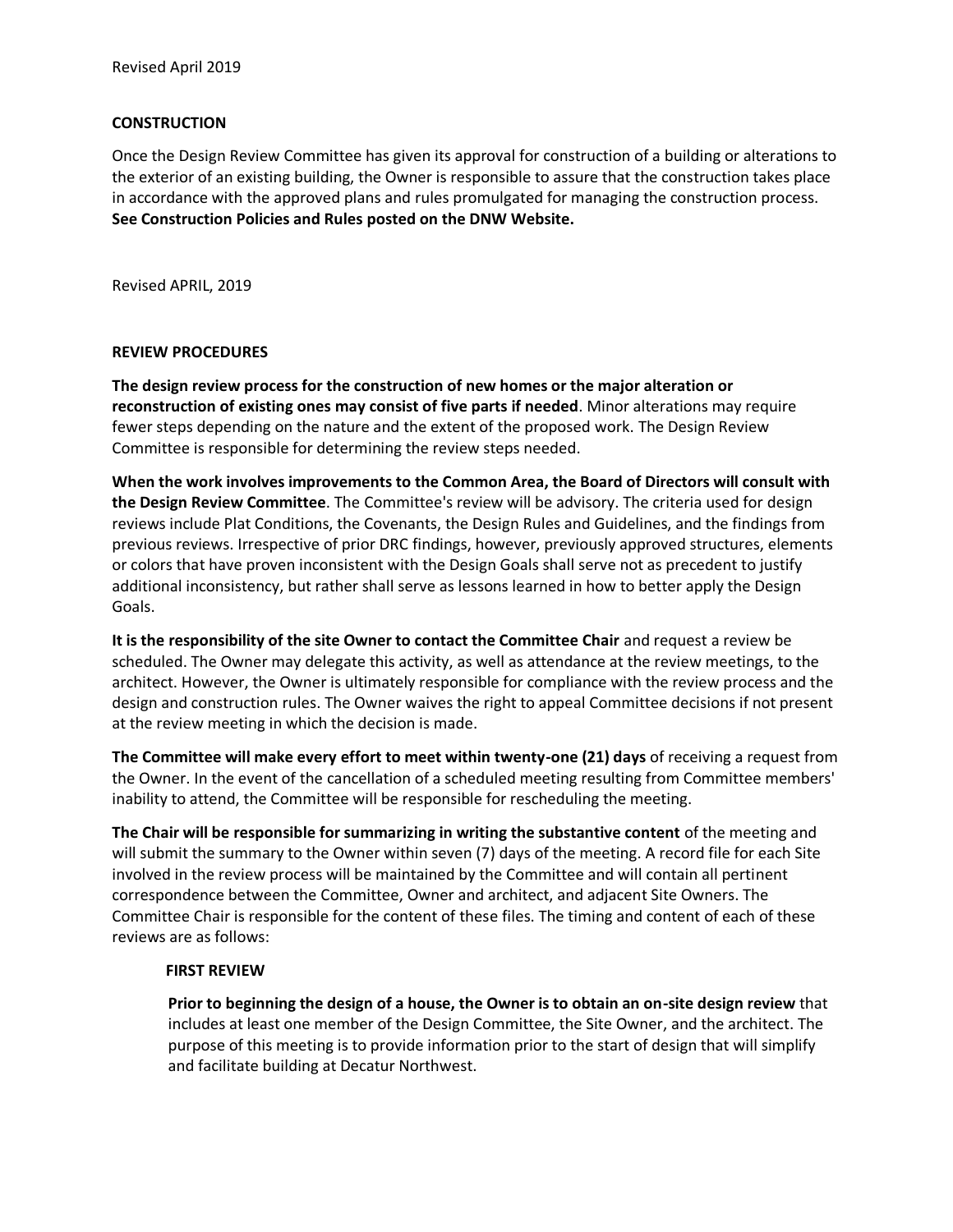**The intent of the first review is to begin the dialog** between the Committee and the Owner and his or her architect. The review will include discussion of design goals, as well as practical and procedural requirements. This is the most critical phase of the review process. It is an occasion where the setting of the site and broad community concerns can be considered prior to actual design of the structure. Bulk and color will be discussed, as well as the other elements that determine the effect of the structure on the community landscape.

**In order to anticipate questions** related to building, the Owner and architect are asked to read the Covenants and Design Rules and Guidelines, Review Procedures, and Construction Policies and Rules prior to the first review meeting. This material is posted on the Decatur Northwest website.

### **Subjects of discussion for the first meeting will include**:

1. **The characteristics of the Site** and surrounding area which influence the design of the house, including its siting, height, visibility from other locations, tree removal or pruning, bulk, color, and general character of the house.

2. **Any covenants which apply** to the Site specifically and to building at Decatur Northwest in general.

3. **The Design Rules** and the objectives they are intended to promote.

4**. Information in "Shared Utilities Among Parcels"** attached. The Owner or Owners' architect is responsible for familiarity with these documents as they apply to the Site. The purpose of discussing this at the first review is to note the location of the utility hook-ups on the Site. The General Manager is responsible for maintaining records related to utilities. A copy of the ''as built" drawings for the utilities is available for review in the General Manager's office.

5. **Identification of the site boundaries and survey markers** necessary for the builder to proceed with construction. (These are 3/8" rebar located on the site perimeter, most often in three locations.)

# **The Owner and architect should meet at the Site and familiarize themselves with the items discussed in #4 and #5 prior to the arrival of the Committee members.**

The review also provides the opportunity to discuss questions about building permits, energy code requirements, and installation of power and septic equipment. The General Manager is a good source of informal information and can direct the Owner and architect to other sources of information.

#### **SECOND REVIEW**

**The intent of the second review is to continue the discussion** regarding design options through the evaluation of concepts. Color options will be discussed, along with other key design elements such as height, bulk, and placement on the site.

**Free-hand diagrams are sufficient at this stage.** Fully developed schematic drawings are not necessary. The emphases are on evaluating basic concepts of massing, relationship to topography, initial approaches to color for siding, trim and roof, and materials. A vicinity plan should show vehicle and pedestrian access, visible utility fixtures, and orientation to neighboring houses. Potential storage sheds or future expansion plans should be indicated. The purpose of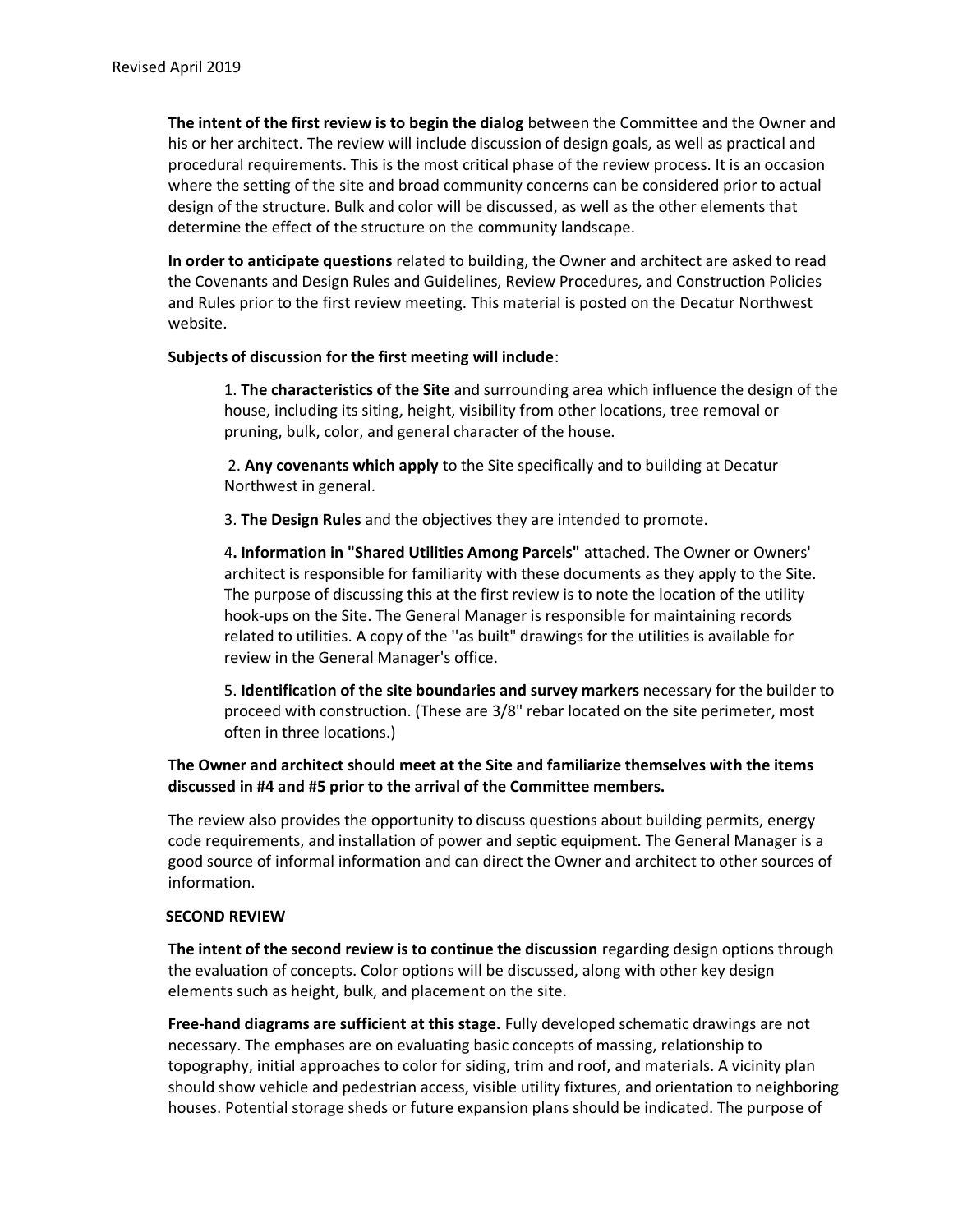the meeting is to identify components of the emerging design that may require revision in order to comply with the Design Rules and Guidelines.

## **At this stage that Committee is concerned with**:

1. **Context:** What is the character of the environment (trees, topography, etc.) and how does it relate to the proposed dwelling? Loose, quick free-hand sketches can be very helpful- they need not be particularly accurate and can be adapted from photographs or slides.

2. **Concepts:** At this stage the emphasis is on concepts rather than detailed solutions. Free-hand diagrams are appropriate. Changes made at this time are less timeconsuming than after development of more detailed drawings.

3. **Alternatives:** With a conceptual, diagrammatic approach, alternative configurations of the house on the Site can be easily developed. This allows the Committee to evaluate, along with the Owner and architect, the possibilities and challenges of the Site.

4. **Color:** Proposed colors for siding, trim, and roofing material are to be presented. The intent of the discussion is to agree upon a range of acceptable colors.

**Participants:** The participants in the review will include the Owner and architect, Committee members and the Owners of the adjacent Parcel(s) if they wish to be present.

**In the event of a serious concern on the part of the Committee regarding an aspect of the proposed design, additional materials may be required**. These may include: additional drawings, study models, full scale three dimensional outlines of the building framed on the Site, large scale color samples, or other materials as requested by the Committee. The Committee will work with the Owner to use the simplest method of gaining a good understanding of how the house will look on the Site.

# **HOMEOWNER NOTIFICATION**

For new construction projects, major alterations or those affecting a large number of homeowners, prior to the third review, the Owner or architect should post onto the Decatur Northwest Basecamp application plans and specifications including: a plot plan, grading plans, floor plans, drawings showing all elevations; description of exterior materials and colors, with samples if requested; locations of sewerage facilities, transformer, fire standpipe and cabinet, proposed tree removal or major pruning of trees; a proposed construction schedule; and any other information requested by the Design Review Committee, including tree protection plans if applicable. The plot plan should also include site drainage and location of construction staging areas. The owner should also provide a project summary to the Design Review Committee to send by email to all homeowners for a 30 day comment period. In addition, the Owner should provide a copy of these materials including samples of color and material choices for display in the Decatur Northwest Library.

For minor projects such as tree removal, reroofing or repainting in a different color, the Owner should send a project description to neighbors and those homeowners affected.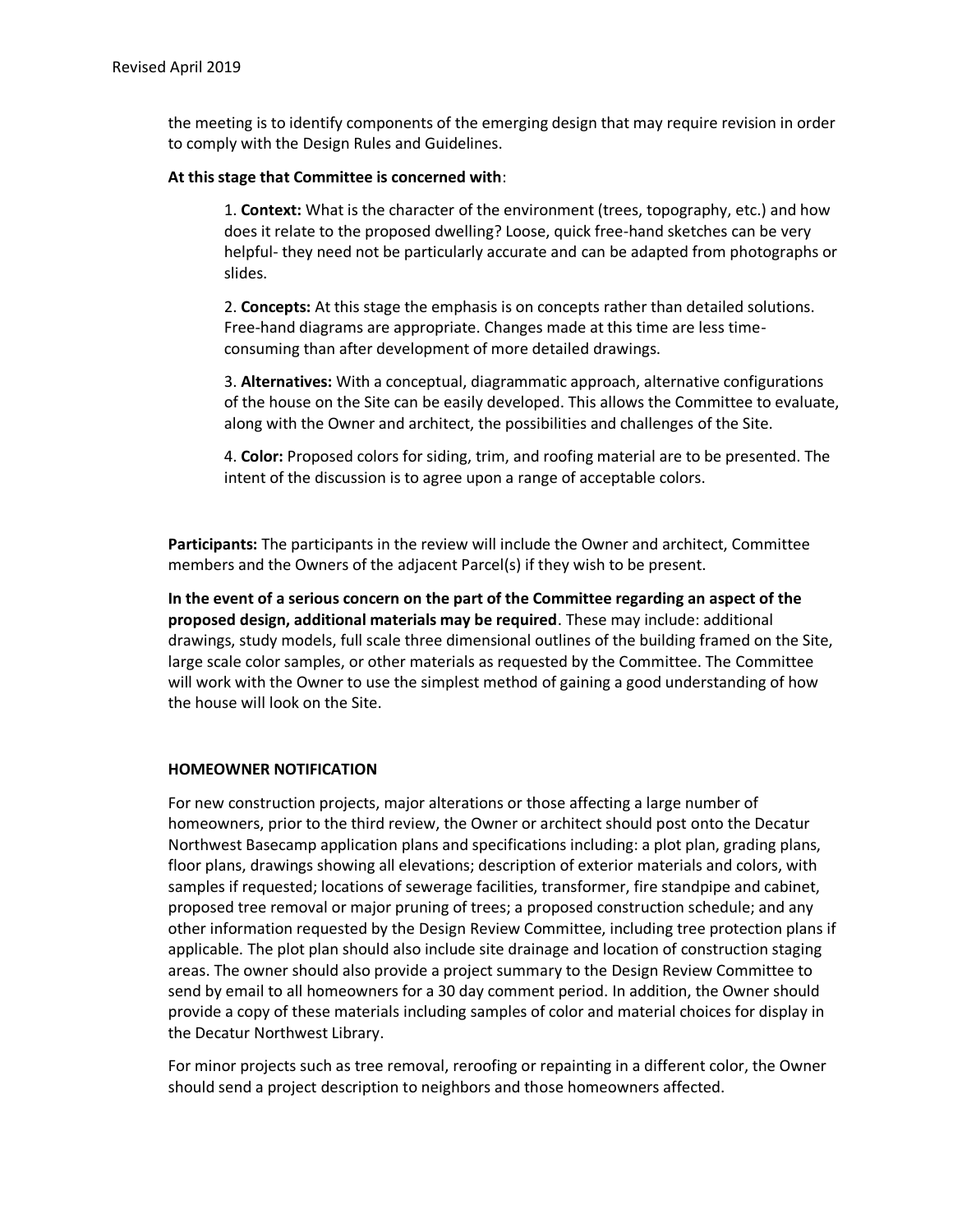The Design Review Committee will consider homeowner comments posted on Basecamp as appropriate prior to reaching a final decision on project approvals.

#### **THIRD REVIEW**

**The intent of the third review is to evaluate the development of the plans and elevations.** Color choice, along with other design elements, is to be finalized.

Once plans and elevations are completed which incorporate the Committee's guidance from the second review, the Owner is to request a third review whose participants will be the same as for the second review.

**Approvals:** At this meeting the Committee will either approve the plans and final color selections for siding, trim, and roof material, or require modifications. If the plans and colors are approved, written notice of such shall be supplied to the Owner.

**Revisions**: If the plans or colors are not approved, the Owner is to be given a verbal explanation at the time of the third review, followed by a written summary. Are-submittal of the modified plans follows the same procedures as the third review.

**Construction supervision:** The Owner is strongly encouraged to arrange for thorough, accountable, professional supervision of the construction, whether by the project architect or an independent professional. The Owner's plans for supervision will be approved at this review.

#### **FOURTH REVIEW**

**The intent of the fourth review is to ensure that construction conforms to the needs of the community and is coordinated with the utility systems.**

This is an on-site discussion with the Owner, the contractor, and the General Manager. (Reference requirements for First Review onsite above.)

#### **The issues to be reviewed are**:

- 1. **Location for construction staging area.**
- 2. **A plan for the disposal of excavated material**.
- 3. **Storage area** for contractor vehicles and equipment.
- 4. **Review of Construction Policies and Rules**. The Owner is responsible for signing and assuring that his/her contractor has signed a copy of the current policies and sent it to the General Manager. **The Construction Policies and Rules can be printed for signature from a pdf link on the DNW website.**
- 5. **Review of utility** stub-out locations and placement of utilities.
- 6**. Plan for the handling of construction waste**.

#### **FINAL REVIEW**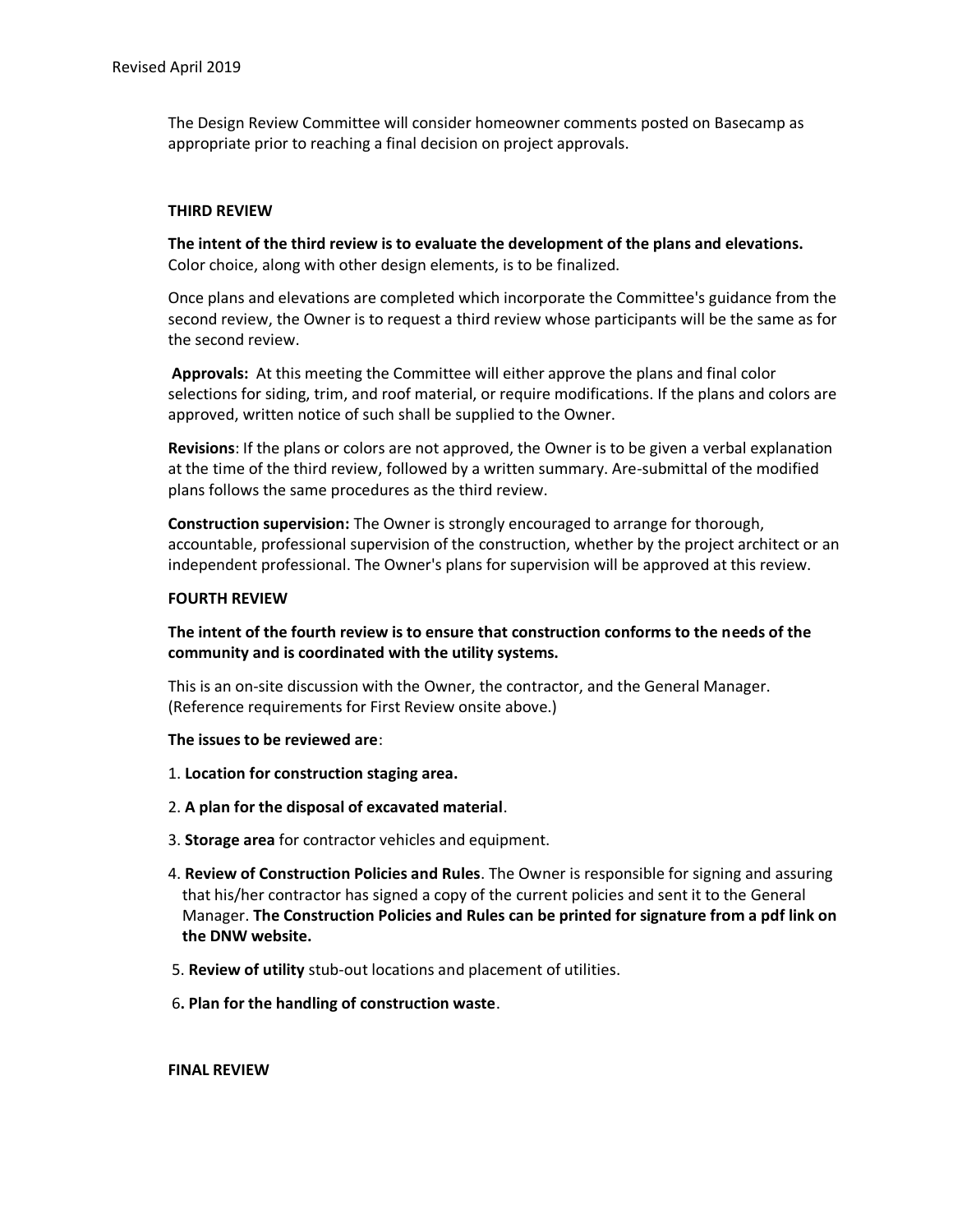**The intent of the final review is to confirm that construction and site restoration conforms** with the design rules, guidelines, procedures and policies, and to the conclusions of the design review process.

**The exterior work on the building and the site restoration are to be complete within one year** from the start of construction. At the time of completion, the Owner is to notify the Committee Chair in writing and request a final review.

**Participants:** The review will include attendance by the General Manager, the Owner, and a member of the Committee.

### **The issues to be considered will be**:

1. **Whether the exterior is finished and complies** with the general criteria applied to the review process and any requirements described in the summaries from previous reviews.

- 2. **Restoration of site**, surrounding soils, vegetation, and roads.
- 3**. Site clean-up**.
- 4**. Adequacy of drainage arrangements**.
- 5. **Any other issues concerning compliance** with any of the Covenants or Rules

JANUARY 1998/ Revised APRIL 2019

### **APPEAL PROCESS**

If the Owner is not in agreement with a Committee member's conclusions and guidance as described in the summaries of a review meeting, these may be appealed to the full Committee. The Committee Chair will be responsible for scheduling an appeal review which will include the Owner and all Committee members within thirty (30) days of the Chairperson's receipt of written request for such a meeting. The Committee member's findings are to be either confirmed or altered.

**The Owner may appeal the Design Committee's actions or decisions to the Association's Board of Directors.** An appeal must be in writing to the President of the Association within ten (10) days of the Committee's written decision. The appeal is to describe the action being appealed, the reason for the appeal, and the action being sought. An appeal review is to be scheduled within. twenty-one (21) days of the receipt of the request or at the next Board meeting. All participants in the issue being appealed will be given notice by the President or his or her representative of the time and place of the appeal hearing.

At the hearing, the appealing Owner will be given full opportunity to state his or her case to the Board and to ask questions of the Committee members, The Committee shall state its action, the reason for it, and its response to the Owners' appeal. The appellant shall have the burden of persuading the Board that the Design Committee's decision is unreasonable, taking into consideration the policies and goals of these Design Rules and Guidelines. The Board must act on the appeal within fourteen (14) days of the hearing. The decision is to be in writing and provided to all participants in the hearing. The decision of the Board is final.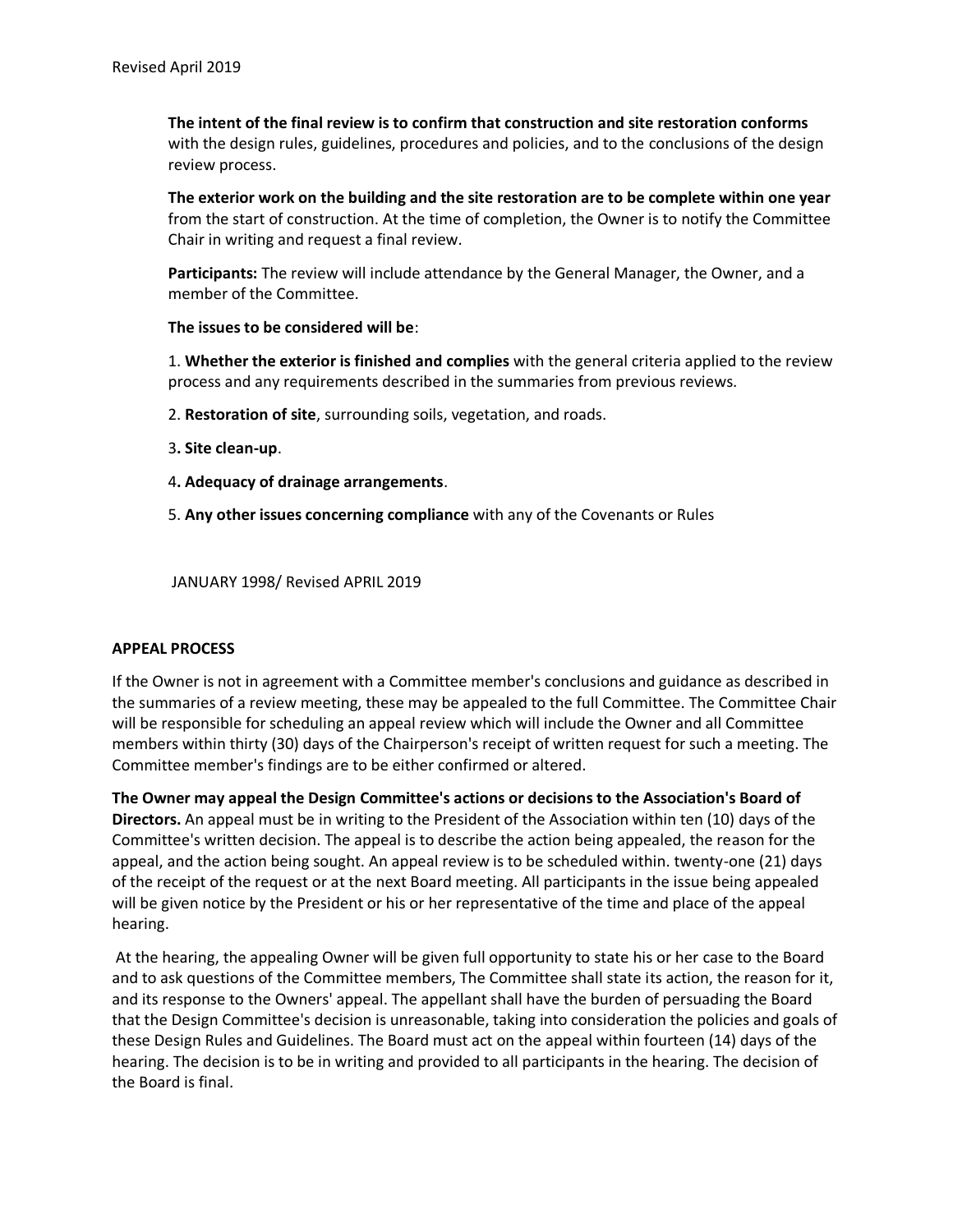### JANUARY 1998

## **VIOLATION OF DESIGN COMMITTEE OR BOARD OF DIRECTORS DECISION**

Owners, by virtue of purchasing their property subject to the covenants, have agreed to abide by the Design Rules and Procedures and the decisions rendered regarding them.

## **CONSEQUENCES I STOP WORK ORDER**

If an Owner or his or her agent takes actions that are not in compliance with the Plat Restrictions, Covenants, Design Rules and Guidelines, these Review Procedures, the Design Committee's actions or decisions, the Board of Directors' decisions, and the Construction Policies and Rules, the Chair of the Design Committee or the President of the Board may direct the General Manager to issue a stop work order. The stop work order is to state the violation accompanying the order. All work on the Site shall stop except work authorized as necessary by the General Manager. When the violation has been corrected, the Owner or his or her agent is to contact the General Manager for a review of the stop work order. If the violation has been remedied and the work on the site is in compliance with the aforementioned rules. policies, and decisions, the stop work order is to be lifted.

**If the Owner believes the stop work order was inappropriately issued or should be lifted, he or she may request a Board meeting** in writing to the President or Secretary of the Board. A meeting of the Board is to take place within seven (7) days of the request. The Board is to take testimony from the Owner, the Owners' agent, if requested, the General Manager and members of the Design Committee if appropriate. The Board shall either lift or confirm the stop work order. An oral decision shall be rendered at the meeting and a written one issued within seven (7) days of the meeting unless the Board determines that more information is required. The Board is to conclude their additional inquiries within ten (10) days of the meeting. A written decision shall be issued by the end of that ten-day period.

OCTOBER 2017

# **GUIDELINES RELATING TO PURCHASES AND GIFTS FOR COMMON AREAS (E.G., ART, PLANTS, FURNITURE AND FIXTURES)**

1) Design Review Guidelines which follow will be applied.

2) Items reviewed will be submitted to the Design Review Committee for comments and posted on BaseCamp for community input.

3) After community and Design Review Committee review, DNW Board approval is required.

# **DNW REVIEW GUIDELINES FOR COMMON AREAS**

This guideline applies to purchased items such as artwork, furnishings and fixtures (chairs, tables, umbrellas, plants, etc.) or gifts for use in common areas such as gardens, beaches, docks, or tennis courts. The intent is to purchase items or accept as gifts, those which promote use of common areas, have a design compatible with existing structures and furnishings, and achieve harmony between the landscape and built environment.